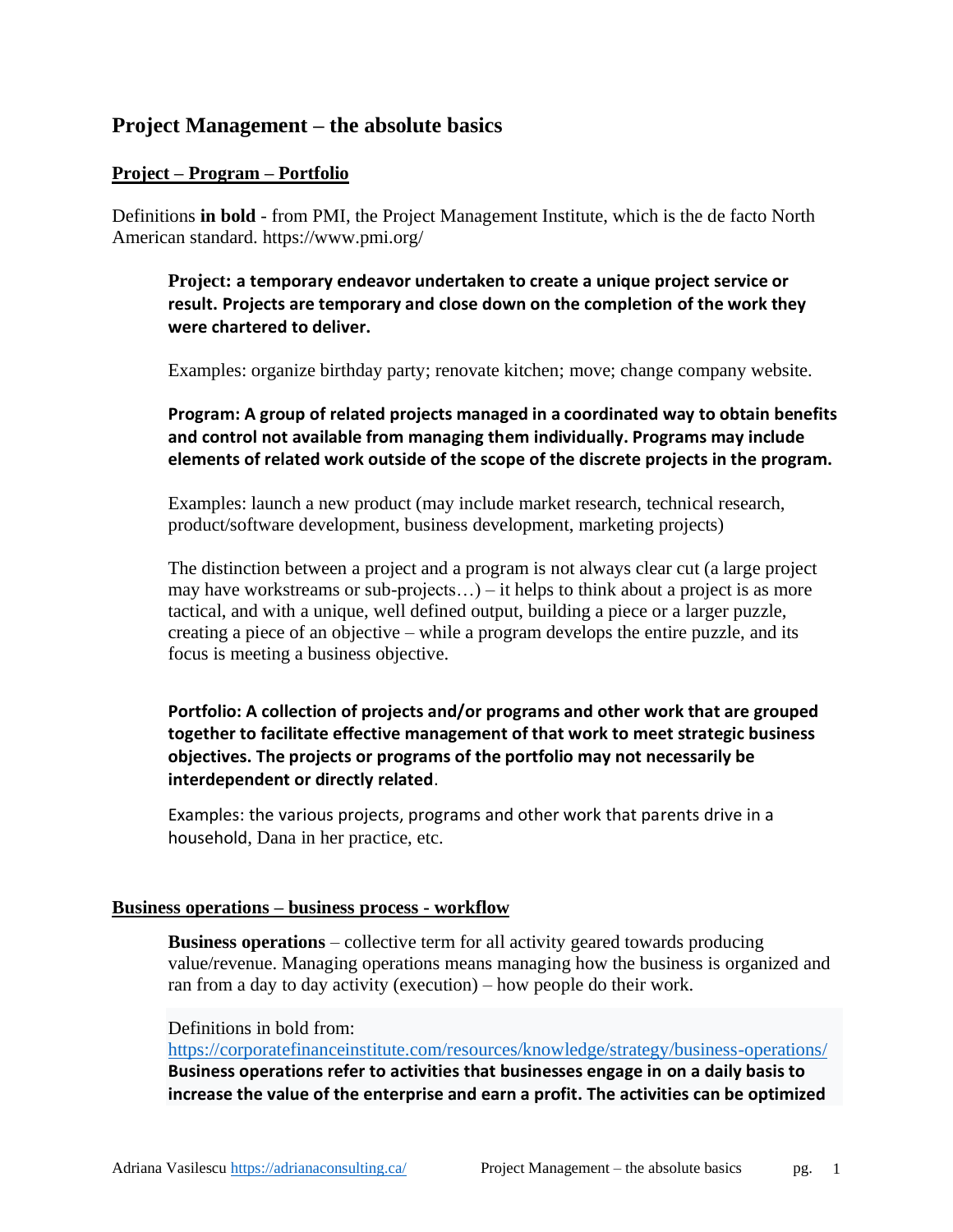**to generate sufficient revenues to cover expenses and earn a profit for the owners of the business. Employees help accomplish the business' goals by performing certain functions such as marketing**, **accounting, manufacturing, etc.**

Example from home: Mom manages the household operations.

#### **Business process**

Definitions in bold from:

[https://www.appian.com/bpm/definition-of-a-business](https://www.appian.com/bpm/definition-of-a-business-process/#:~:text=A%20business%20process%20is%20a,will%20accomplish%20an%20organizational%20goal)[process/#:~:text=A%20business%20process%20is%20a,will%20accomplish%20an%20o](https://www.appian.com/bpm/definition-of-a-business-process/#:~:text=A%20business%20process%20is%20a,will%20accomplish%20an%20organizational%20goal) [rganizational%20goal.](https://www.appian.com/bpm/definition-of-a-business-process/#:~:text=A%20business%20process%20is%20a,will%20accomplish%20an%20organizational%20goal)

**A business process is a collection of linked tasks which find their end in the delivery of a service or product to a client. A business process has also been defined as a set of activities and tasks that, once completed, will accomplish an organizational goal. The process must involve clearly defined inputs and a single output.**

Example from home: cooking a meal; cleaning the house.

**Workflow** Definitions in bold from:

<https://en.wikipedia.org/wiki/Workflow>

**A workflow consists of an orchestrated and repeatable [pattern](https://en.wikipedia.org/wiki/Pattern) of activity, enabled by the systematic organization of [resources](https://en.wikipedia.org/wiki/Resource) into [processes](https://en.wikipedia.org/wiki/Process) that transform materials, provide services, or process information. It can be depicted as a sequence of operations, the work of a person or group, the work of an organization of staff, or one or more simple or complex mechanisms.**

#### **Process vs workflow**

Think of it as the what (process) vs the how (workflow)

Definitions in bold from: [https://www.heflo.com/blog/bpm/workflow-and](https://www.heflo.com/blog/bpm/workflow-and-processes/#:~:text=Process%20is%20a%20sequence%20of,and%20with%20well%2Ddefined%20purposes)[processes/#:~:text=Process%20is%20a%20sequence%20of,and%20with%20well%2Ddef](https://www.heflo.com/blog/bpm/workflow-and-processes/#:~:text=Process%20is%20a%20sequence%20of,and%20with%20well%2Ddefined%20purposes) [ined%20purposes](https://www.heflo.com/blog/bpm/workflow-and-processes/#:~:text=Process%20is%20a%20sequence%20of,and%20with%20well%2Ddefined%20purposes)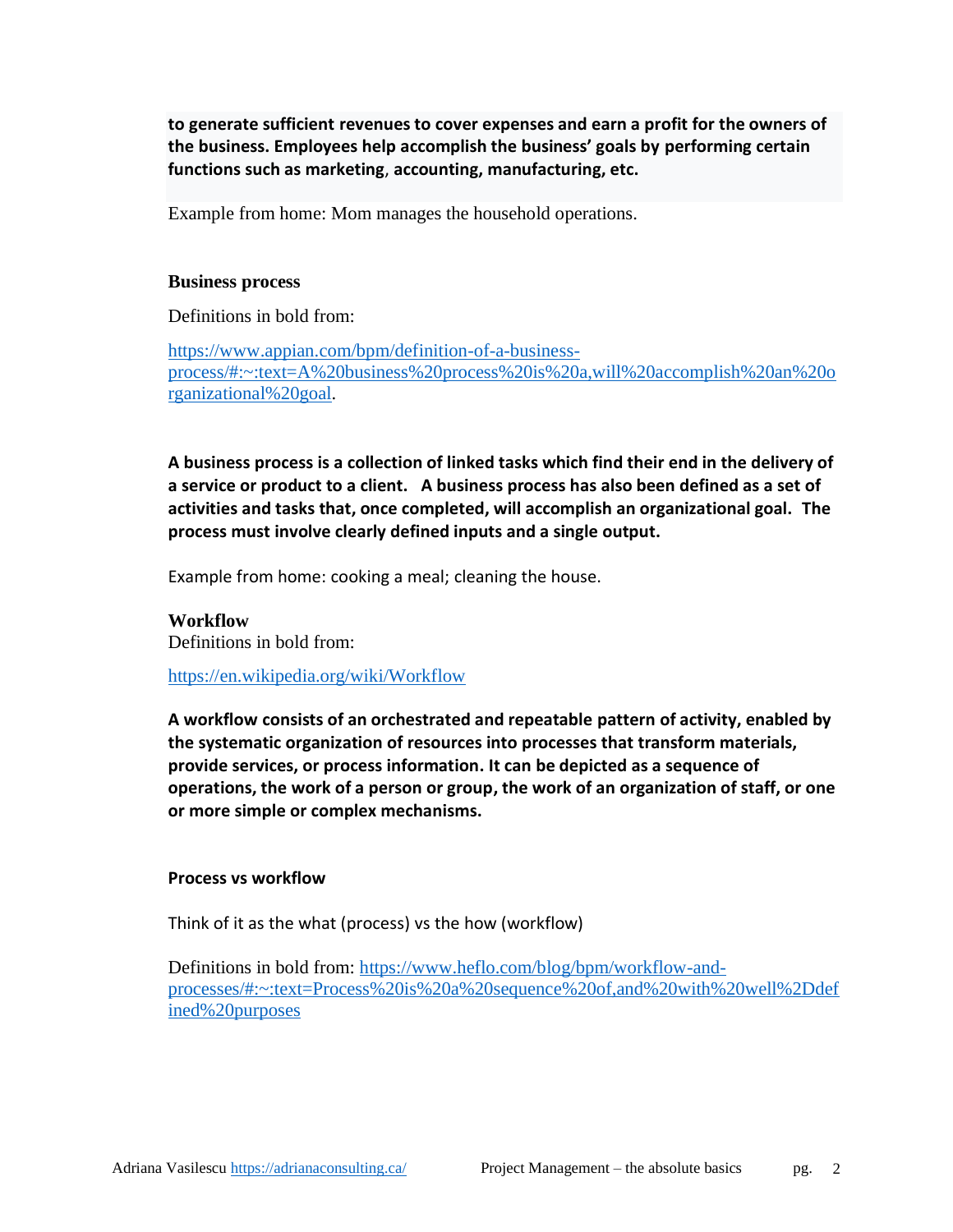**Process is a sequence of tasks, workflow is a way to make this sequence more productive and efficient**

**Process is something that exists naturally and flows intuitively. A workflow is analyzed, planned, modeled and automated consciously and with well-defined purposes.**

In an example from Dana's practice, front desk is a process, supported by a specific workflow (do this first, then that, then that, this way), and it is part of her practice operations.

When defining or deploying a new process or improving operations/process/workflow, you organize the effort as a project – you'd do that even if informally, but formally organizing as a project and applying the project management best practices would enable best results for least effort.

### **Related domains:**

The other domain also very useful is **organizational change management**. To my knowledge, the organization which is best known for methodology and education is [https://www.prosci.com/.](https://www.prosci.com/) See <https://www.prosci.com/adkar> for the model.

This page gives a good compare/contrast of the two: [https://blog.prosci.com/change](https://blog.prosci.com/change-management-and-project-management-comparison)[management-and-project-management-comparison](https://blog.prosci.com/change-management-and-project-management-comparison)

(Note there is also "change management" in the field of software development, and in other engineering fields - which has to do with keeping track of changes implemented to an existing system, etc.)

And while project managers may work as consultants, [management](https://en.wikipedia.org/wiki/Management_consulting#:~:text=Management%20consulting%20is%20the%20practice,access%20to%20consultants) consulting is yet a different field - **Management consulting** is the practice of helping [organizations](https://en.wikipedia.org/wiki/Organization) to improve their [performance.](https://en.wikipedia.org/wiki/Performance_management) Organizations may draw upon the services of management [consultants](https://en.wikipedia.org/wiki/Consultants) for a number of reasons, including gaining external (and presumably objective) advice and access to consultants' specialized expertise.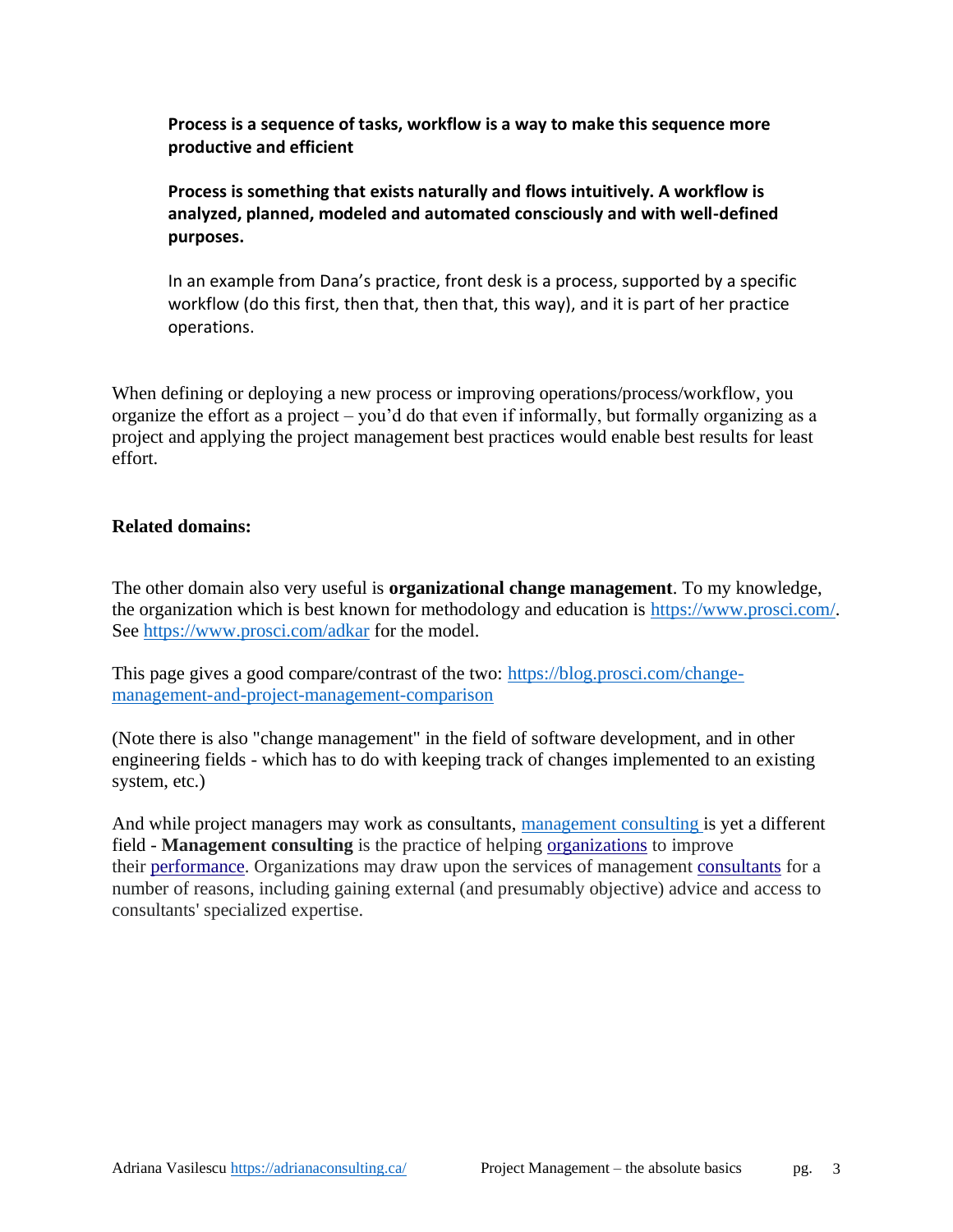## **Project Management**

Bold font from:<https://www.pmi.org/about/learn-about-pmi/what-is-project-management>

**Project management, is the application of knowledge, skills, tools, and techniques to project activities to meet the project requirements.**

**It has always been practiced informally, but began to emerge as a distinct profession in the mid-20th century. PMI's A Guide to the Project Management Body of Knowledge (PMBOK® Guide) identifies its recurring elements:**

**Project management processes fall into five groups:**

- **1. Initiating**
- **2. Planning**
- **3. Executing**
- **4. Monitoring and Controlling**
- **5. Closing**

### **Project management knowledge draws on ten areas:**

- 1. **Integration (**managing all aspects synergistically, in all their dynamic interrelationships)
- 2. **Scope** (what you will and what you will not deliver)
- 3. **Time** (by when you will do and deliver what)
- 4. **Cost** (how much will it cost)
- 5. **Quality** (what is the expected quality and managing to it. For example, the quality standard for doing a tie-dye skirt is probably lower than that of building an elevator or a spaceship)
- 6. **Procurement** (identifying and managing what you need to buy/procure)
- 7. **Human resources** (identifying, securing and managing the people you will need to work on the project, full or part time/occasional)
- 8. **Communications** (who you will communicate to, what, when, and how, about the project)
- 9. **Risk management** (what are the risks headwinds and opportunities that may impact your project and what will you do about them)